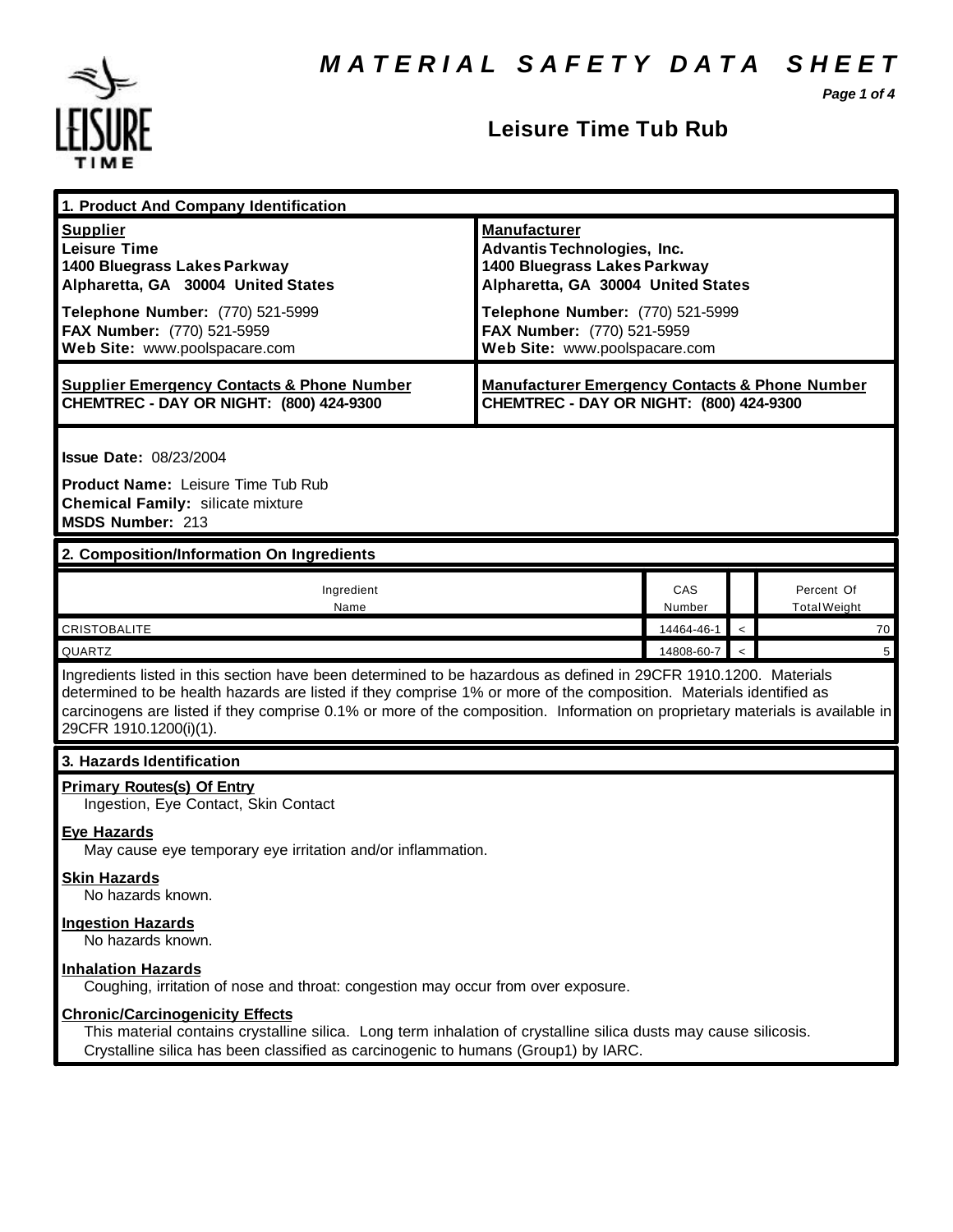## **Leisure Time Tub Rub**

| Do not rub eyes. Flush with water with large amounts of water for at least 15 minutes to remove any dust particles.<br>Consult physician if irritation persists.<br>Rinse with water.<br>N/A<br>Remove from dusty area. Drink water to clear throat, blow nose to evacuate dust.<br>Use the appropriate extinguishing media for the surrounding fire.<br>Keep out of reach of children. Store in a cool dry place. Repair broken bags immediately. Avoid creating dust.<br>Avoid contact with eyes<br>Use safe chemical handling procedures suitable for the hazards presended by this material.<br>8. Exposure Controls/Personal Protection<br>Use with adequate general and local exhaust ventilation to maintain dust levels below PEL. | <b>First Aid (Pictograms)</b>                                                                                                      |
|--------------------------------------------------------------------------------------------------------------------------------------------------------------------------------------------------------------------------------------------------------------------------------------------------------------------------------------------------------------------------------------------------------------------------------------------------------------------------------------------------------------------------------------------------------------------------------------------------------------------------------------------------------------------------------------------------------------------------------------------|------------------------------------------------------------------------------------------------------------------------------------|
|                                                                                                                                                                                                                                                                                                                                                                                                                                                                                                                                                                                                                                                                                                                                            |                                                                                                                                    |
|                                                                                                                                                                                                                                                                                                                                                                                                                                                                                                                                                                                                                                                                                                                                            | 4. First Aid Measures                                                                                                              |
|                                                                                                                                                                                                                                                                                                                                                                                                                                                                                                                                                                                                                                                                                                                                            | Eye                                                                                                                                |
|                                                                                                                                                                                                                                                                                                                                                                                                                                                                                                                                                                                                                                                                                                                                            | <b>Skin</b>                                                                                                                        |
|                                                                                                                                                                                                                                                                                                                                                                                                                                                                                                                                                                                                                                                                                                                                            | <b>Ingestion</b>                                                                                                                   |
|                                                                                                                                                                                                                                                                                                                                                                                                                                                                                                                                                                                                                                                                                                                                            | <b>Inhalation</b>                                                                                                                  |
|                                                                                                                                                                                                                                                                                                                                                                                                                                                                                                                                                                                                                                                                                                                                            | <b>Fire Fighting (Pictograms)</b>                                                                                                  |
|                                                                                                                                                                                                                                                                                                                                                                                                                                                                                                                                                                                                                                                                                                                                            |                                                                                                                                    |
|                                                                                                                                                                                                                                                                                                                                                                                                                                                                                                                                                                                                                                                                                                                                            | 5. Fire Fighting Measures                                                                                                          |
|                                                                                                                                                                                                                                                                                                                                                                                                                                                                                                                                                                                                                                                                                                                                            | Flash Point: n/a °F                                                                                                                |
|                                                                                                                                                                                                                                                                                                                                                                                                                                                                                                                                                                                                                                                                                                                                            | <b>Extinguishing Media</b>                                                                                                         |
|                                                                                                                                                                                                                                                                                                                                                                                                                                                                                                                                                                                                                                                                                                                                            | 6. Accidental Release Measures                                                                                                     |
|                                                                                                                                                                                                                                                                                                                                                                                                                                                                                                                                                                                                                                                                                                                                            | Flush spill area with water.                                                                                                       |
|                                                                                                                                                                                                                                                                                                                                                                                                                                                                                                                                                                                                                                                                                                                                            | 7. Handling And Storage                                                                                                            |
|                                                                                                                                                                                                                                                                                                                                                                                                                                                                                                                                                                                                                                                                                                                                            | <b>Handling And Storage Precautions</b>                                                                                            |
|                                                                                                                                                                                                                                                                                                                                                                                                                                                                                                                                                                                                                                                                                                                                            | <b>Handling Precautions</b>                                                                                                        |
|                                                                                                                                                                                                                                                                                                                                                                                                                                                                                                                                                                                                                                                                                                                                            | <b>Work/Hygienic Practices</b>                                                                                                     |
|                                                                                                                                                                                                                                                                                                                                                                                                                                                                                                                                                                                                                                                                                                                                            | <b>Protective Clothing (Pictograms)</b>                                                                                            |
|                                                                                                                                                                                                                                                                                                                                                                                                                                                                                                                                                                                                                                                                                                                                            |                                                                                                                                    |
|                                                                                                                                                                                                                                                                                                                                                                                                                                                                                                                                                                                                                                                                                                                                            | <b>Engineering Controls</b>                                                                                                        |
|                                                                                                                                                                                                                                                                                                                                                                                                                                                                                                                                                                                                                                                                                                                                            | <b>Eye/Face Protection</b><br>Not normally required but may wear safety glasses with side shields or goggles to protect from dust. |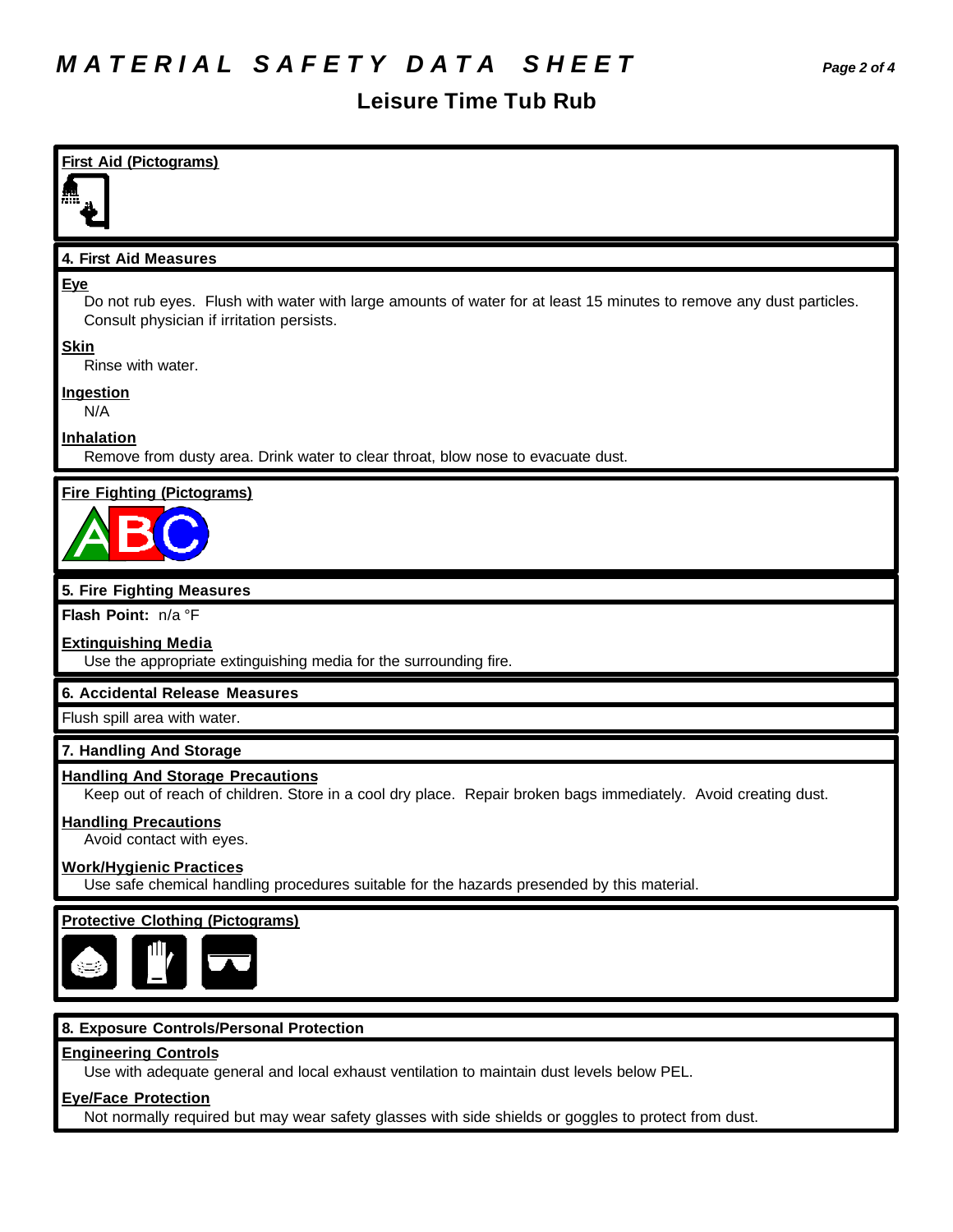# *M A T E R I A L S A F E T Y D A T A S H E E T Page 3 of 4*

## **Leisure Time Tub Rub**

| 8. Exposure Controls/Personal Protection - Continued                                                                                                                                                                                                                                            |
|-------------------------------------------------------------------------------------------------------------------------------------------------------------------------------------------------------------------------------------------------------------------------------------------------|
| <b>Respiratory Protection</b><br>Use NIOSH approved respirator to protect against silicosis producing dusts.                                                                                                                                                                                    |
| <b>Ingredient(s) - Exposure Limits</b><br><b>CRISTOBALITE</b><br>ACGIH TLV-TWA 0.05 mg/m3<br>OSHA PEL-TWA(respirable) 0.069 mg/m3<br>OSHA PEL-TWA(total dust) 0.21 mg/m3<br><b>QUARTZ</b><br>TLV-TWA 0.05 mg/m3<br>OSHA PEL-TWA (respirable) 1.43 mg/m2<br>OSHA PEL-TWA (total dust) 4.29 mg.m2 |
| 9. Physical And Chemical Properties                                                                                                                                                                                                                                                             |
| Appearance<br>white powder                                                                                                                                                                                                                                                                      |
| Odor<br>None                                                                                                                                                                                                                                                                                    |
| <b>Chemical Type: Mixture</b><br><b>Physical State: Solid</b><br>Melting Point: n/a °F<br><b>Specific Gravity: 2.35</b><br>Solubility: slightly soluble in water                                                                                                                                |
| 10. Stability And Reactivity                                                                                                                                                                                                                                                                    |
| <b>Stability: Stable</b><br>Hazardous Polymerization: Will not occur<br><b>Conditions To Avoid (Stability)</b>                                                                                                                                                                                  |
| Avoid contact with hydrofluoric acid                                                                                                                                                                                                                                                            |
| <b>Incompatible Materials</b><br>hydrofluoric acid                                                                                                                                                                                                                                              |
| <b>Hazardous Decomposition Products</b><br>Reacts with hydrofluoric acid to form silicon tetrafluoride gas                                                                                                                                                                                      |
| 11. Toxicological Information                                                                                                                                                                                                                                                                   |
| Ingredient(s) - Carginogenicity<br><b>CRISTOBALITE</b><br>NTP - Listed On The National Toxicology Program<br>Listed In The IARC Monographs                                                                                                                                                      |
| 12. Ecological Information                                                                                                                                                                                                                                                                      |
| No Data Available                                                                                                                                                                                                                                                                               |
| 13. Disposal Considerations                                                                                                                                                                                                                                                                     |
| May be generally flushed into sanitary sewer. Refer to applicable federal, state, and local regulations prior to disposition of<br>container and residual contents.                                                                                                                             |
| 14. Transport Information                                                                                                                                                                                                                                                                       |
| <b>Proper Shipping Name</b><br>NOT REGULATED                                                                                                                                                                                                                                                    |